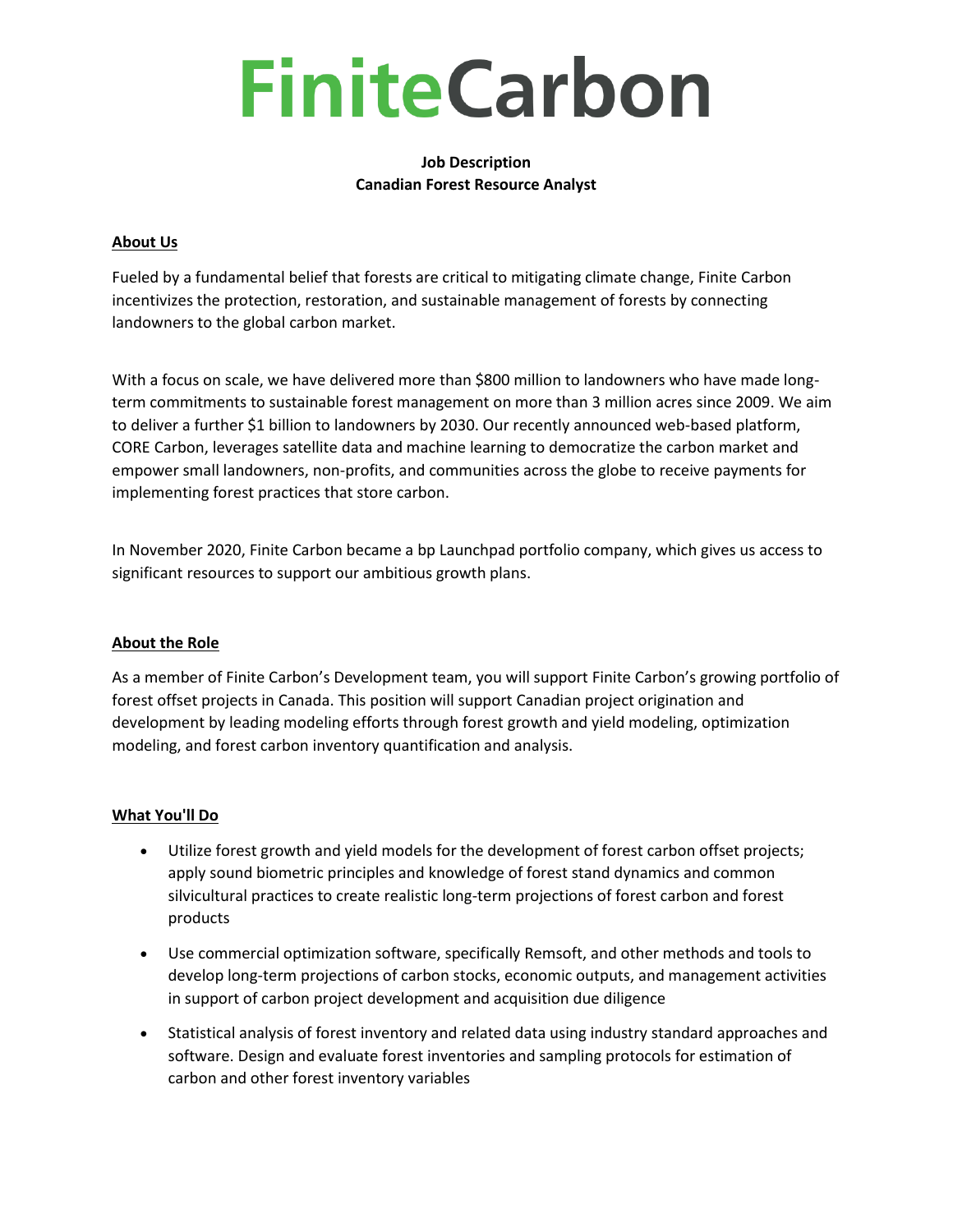# **FiniteCarbor**

- Use a full range of spatial (GIS), database, spreadsheet, programming, and other tools to conduct quality control on raw and finalized forest carbon data
- Review project data from external sources and independent verification to calibrate and improve Finite Carbon's internal modeling processes
- Assist in the preparation of offset project data reports and verification documentation. Develop methods and procedures to support project verifications
- Conduct feasibility studies to estimate project performance and valuation of forest carbon assets for new and existing clients
- Support current and emerging lines of business as needed

# **What You'll Bring**

- Minimum of 3 years with provincial enhanced forest inventories (EFI) and how jurisdictional growth and yield modelling can use EFI data such as:
	- $\circ$  Forest inventory data compilation, management, and reporting
	- o Growth and yield modeling in support of forest resource analysis
	- o Forest inventory design
- Demonstrated proficiency with provincial forest growth and yield models [i.e. Forest Vegetation Simulator equivalents like, FVSONTARIO and FVS-ACD; Open Stand Model, TASS including SYLVER and/or TIPSY; GYPSY and/or MGM; NATURE2014; and/or ARTEMIS2014 including processing and management of data inputs and outputs, interpretation of results, and debugging model behavior
- Experience working with the CFS-CBM3 carbon model
- Familiarity with typical Canadian silvilculture and forest management practices
- Experience creating harvest optimization models in Canada (e.g., Remsoft Woodstock)
- Intermediate proficiency in ESRI ArcGIS (or equivalent) for spatial analysis
- Advanced user of MS Excel and MS Access for inventory data management
- Bachelor's degree required (Master's or higher preferred) in forestry, forest biometrics, forest management or natural resource-related field with an emphasis on quantitative skills
- Ability and desire to be a team player and support colleagues across the company
- Incumbents in this role may have the opportunity to travel overnight and physically participate in field verification sites. Physical requirements may include lifting a minimum of 25lbs, walking for long periods of time on uneven surfaces carrying equipment, being outside in extreme heat or cold (depending on season) and operating an all-terrain vehicle or four-wheel drive vehicle